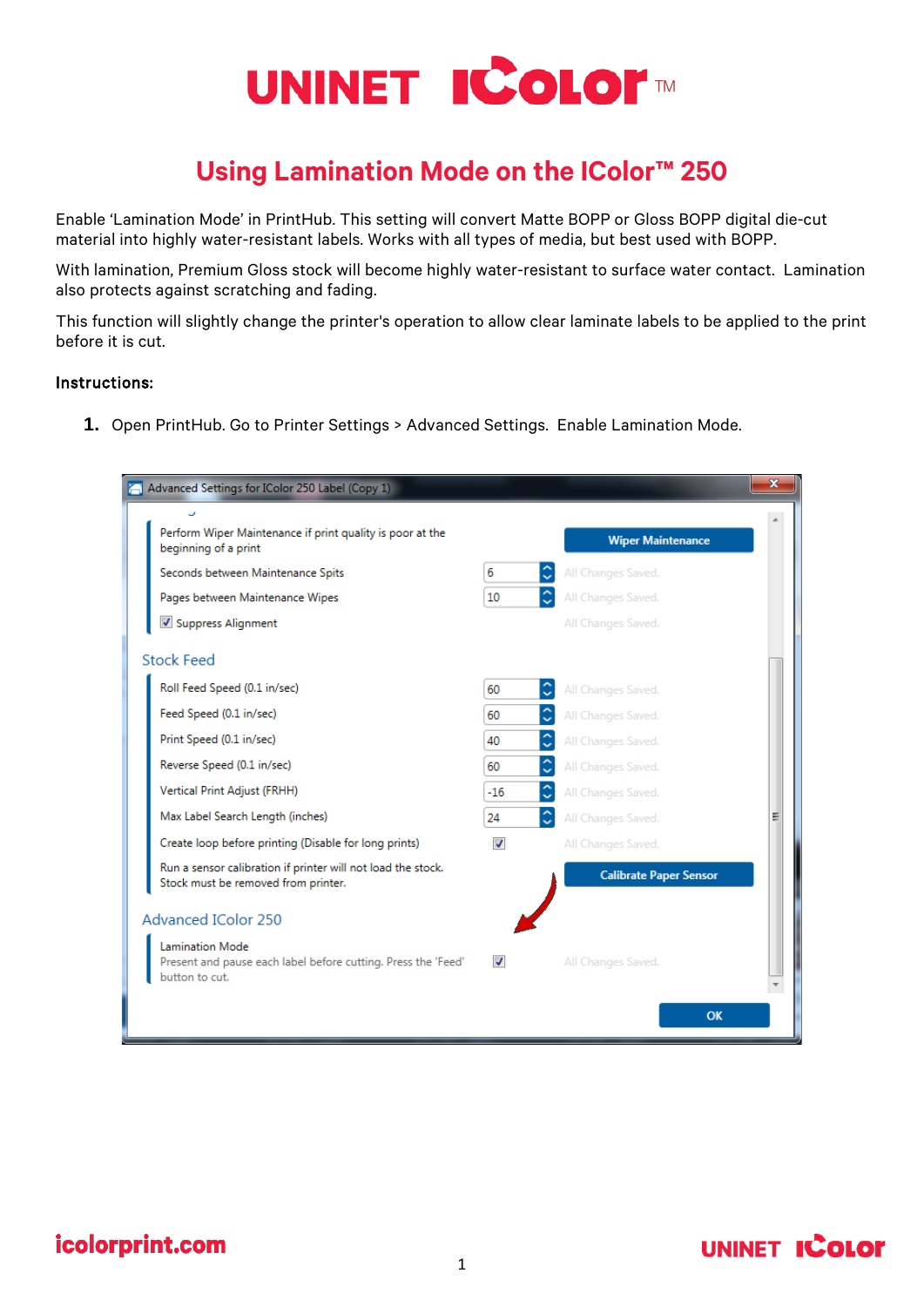**2.** Go to the XY Cutter tab. Increase cut pressure by 25 to account for the extra force needed to cut through the lamination and the label.

|                                                                                                                                                                   |                | <b>Ready</b> IColor 250 Label (Copy 1) |            |                  |                    |  |  |
|-------------------------------------------------------------------------------------------------------------------------------------------------------------------|----------------|----------------------------------------|------------|------------------|--------------------|--|--|
| Queue                                                                                                                                                             | XY Cutter      | Print Alignment                        | Label Feed | Printer Settings |                    |  |  |
| Cut Position                                                                                                                                                      |                |                                        |            |                  |                    |  |  |
| Knife pressure controls the depth at which stock will be cut. Increase if labels do not peel<br>from backing cleanly; decrease if the cut goes through the liner. |                |                                        |            |                  |                    |  |  |
|                                                                                                                                                                   | Knife Pressure |                                        | 25         |                  | All Changes Saved. |  |  |

- **3.** Send your label and cut file to the IColor™ 250 as you usually would. It is best to limit page size to correspond with the size of the lamination label if possible.
- **4.** After printing, the label is ejected from the printer but not cut.
	- Tip Use a platform such as a monitor stand positioned in front of the printer to apply your lamination labels.
	- The monitor stand height can be set to just under the output of the label. A height of 5.25" is ideal, but anything between 4" – 5.25" would work.



**5.** At this point, the printer will wait for you indefinitely while you put a lamination label over the printed surface (purchase of lamination labels is required).



#### icolorprint.com